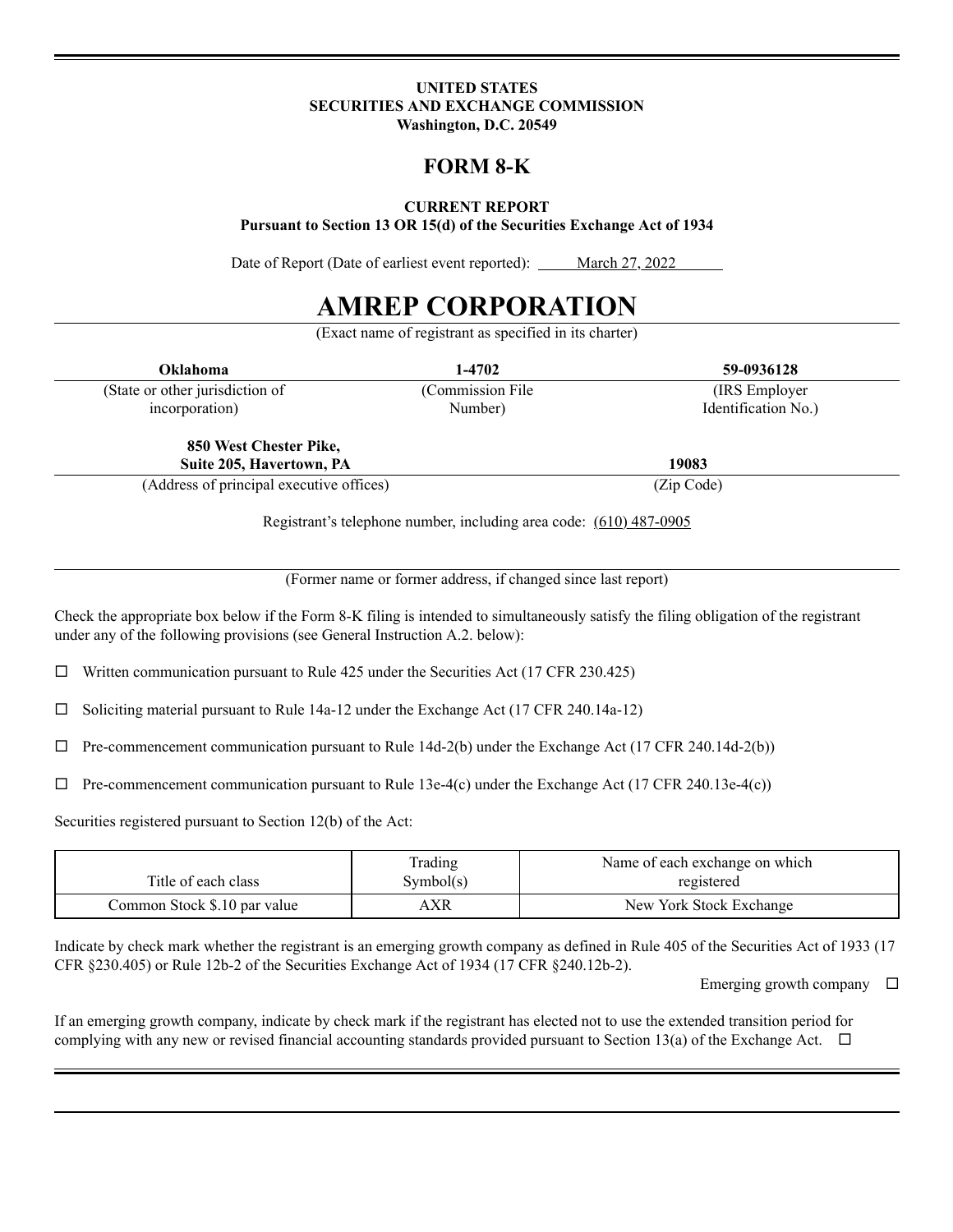#### **Item 8.01 Other Events.**

On March 27, 2022, the Company agreed to acquire an aggregate of 2,096,061 shares of common stock of the Company, representing 28.6% of the Company's outstanding shares, from the Estate of Nicholas G. Karabots, Glendi Publications, Inc. and Kappa Media Group, Inc. at a price of \$10.45 per share in a privately negotiated transaction. The total purchase price was \$21,903,837.45. The transaction closed on March 28, 2022. The closing price of a share of the Company's common stock was \$11.47 on March 25, 2022, the last trading day prior to the agreement. As of the date of closing of the transaction, the repurchased shares were retired and returned to the status of authorized but unissued shares of common stock.